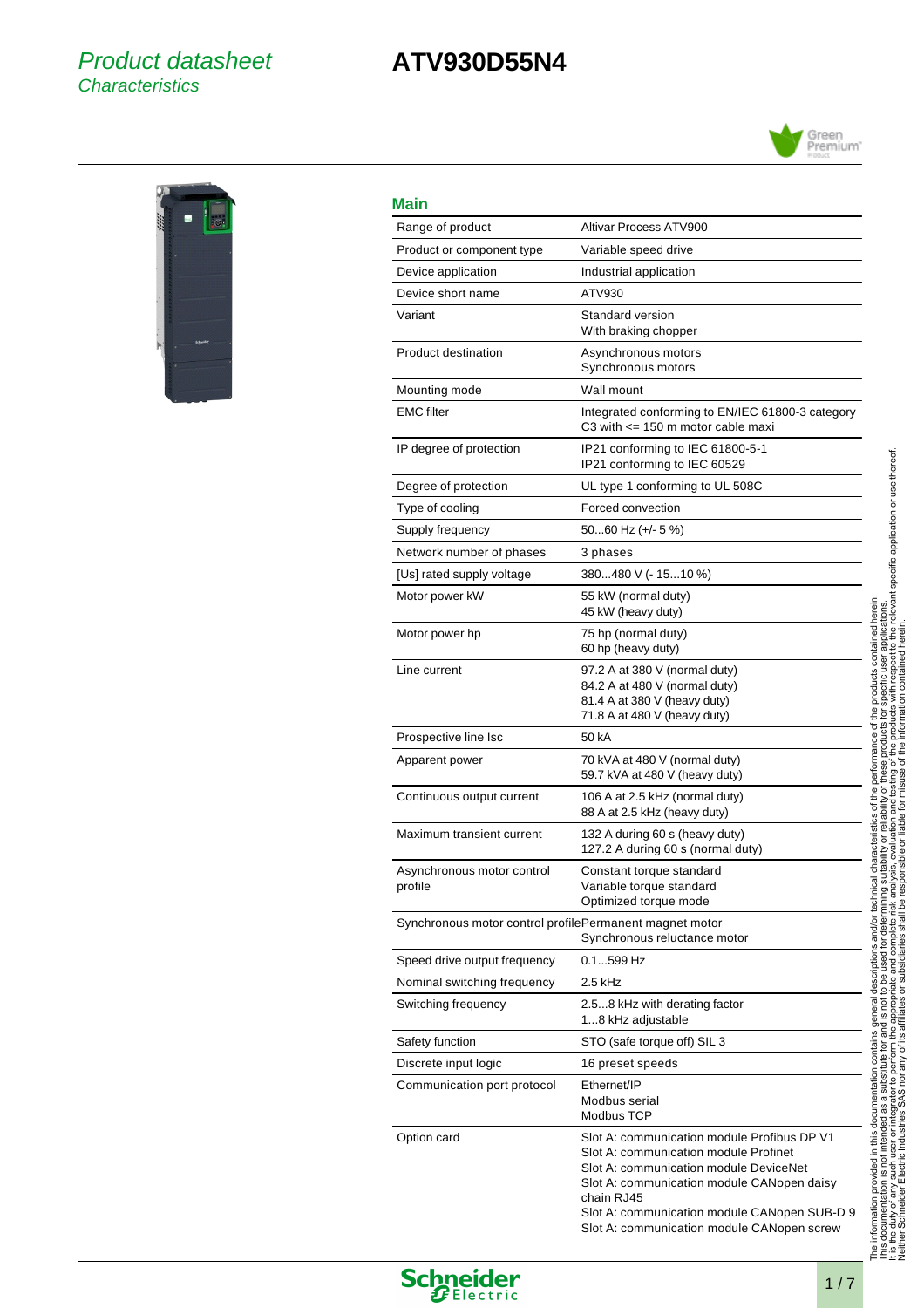terminals Slot A: communication module EtherCAT Slot A/slot B/slot C: digital and analog I/O extension module Slot A/slot B/slot C: output relay extension module Slot B: 5/12 V digital encoder interface module Slot B: analog encoder interface module Slot B: resolver encoder interface module Communication module for Ethernet Powerlink

## **Complementary**

| Output voltage                      | <= power supply voltage                                                                                                                |
|-------------------------------------|----------------------------------------------------------------------------------------------------------------------------------------|
| Motor slip compensation             | Adjustable                                                                                                                             |
|                                     | Automatic whatever the load<br>Can be suppressed                                                                                       |
|                                     | Not available in permanent magnet motor law                                                                                            |
| Acceleration and deceleration ramps | Linear adjustable separately from 0.019999 s                                                                                           |
| Braking to standstill               | By DC injection                                                                                                                        |
| Protection type                     | Motor: thermal protection                                                                                                              |
|                                     | Motor: safe torque off<br>Motor: motor phase break                                                                                     |
|                                     | Drive: thermal protection                                                                                                              |
|                                     | Drive: safe torque off                                                                                                                 |
|                                     | Drive: overheating<br>Drive: overcurrent between output phases and earth                                                               |
|                                     | Drive: overload of output voltage                                                                                                      |
|                                     | Drive: short-circuit protection<br>Drive: motor phase break                                                                            |
|                                     | Drive: overvoltages on the DC bus                                                                                                      |
|                                     | Drive: line supply overvoltage                                                                                                         |
|                                     | Drive: line supply undervoltage<br>Drive: line supply phase loss                                                                       |
|                                     | Drive: overspeed                                                                                                                       |
|                                     | Drive: break on the control circuit                                                                                                    |
| Frequency resolution                | Display unit: 0.1 Hz<br>Analog input: 0.012/50 Hz                                                                                      |
| Electrical connection               | Control, screw terminal: 0.51.5 mm <sup>2</sup> (AWG 20AWG 16)                                                                         |
|                                     | Line side, screw terminal: 70120 mm <sup>2</sup> (AWG 1/0250 kcmil)<br>Motor, screw terminal: 70120 mm <sup>2</sup> (AWG 1/0250 kcmil) |
|                                     | DC bus, screw terminal: 70120 mm <sup>2</sup> (AWG 1/0250 kcmil)                                                                       |
| Connector type                      | 2 RJ45 (on the control block) Ethernet IP/Modbus TCP                                                                                   |
|                                     | 1 RJ45 (on the control block) Modbus serial                                                                                            |
| Physical interface                  | 2-wire RS 485 Modbus serial                                                                                                            |
| <b>Transmission frame</b>           | <b>RTU Modbus serial</b>                                                                                                               |
| <b>Transmission rate</b>            | 10/100 Mbit/s Ethernet IP/Modbus TCP<br>4.8, 9.6, 19.2, 38.4 kbit/s for Modbus serial                                                  |
| Exchange mode                       | Half duplex, full duplex, autonegotiation Ethernet IP/Modbus TCP                                                                       |
| Data format                         | 8 bits, configurable odd, even or no parity Modbus serial                                                                              |
| Type of polarization                | No impedance Modbus serial                                                                                                             |
| Number of addresses                 | 1247 Modbus serial                                                                                                                     |
| Method of access                    | <b>Slave Modbus TCP</b>                                                                                                                |
| Supply                              | External supply for digital inputs: 24 V DC (1930 V) current $\epsilon$ = 1.25 mA (overload<br>and short-circuit protection)           |
|                                     | Internal supply for reference potentiometer (1 to 10 kOhm): 10.5 V DC +/- 5 % current                                                  |
|                                     | <= 10 mA (overload and short-circuit protection)                                                                                       |
|                                     | Internal supply for digital inputs and STO: 24 V DC (2127 V) current <= 200 mA<br>(overload and short-circuit protection)              |
| Local signalling                    | 3 mono/dual colour LED for local diagnostic                                                                                            |
|                                     | 5 dual colour LED for embedded communication status                                                                                    |
|                                     | 2 dual colour LED for communication module status<br>1 red LED for presence of voltage                                                 |
| Width                               | 11.42 in (290 mm)                                                                                                                      |
| Height                              | 36.3 in (922 mm)                                                                                                                       |
| Depth                               | 12.81 in (325.5 mm)                                                                                                                    |
| Product weight                      | 126.77 lb(US) (57.5 kg)                                                                                                                |
| Analogue input number               | 3                                                                                                                                      |
| Analogue input type                 | Software-configurable voltage AI1, AI2, AI3: 010 V DC impedance 30 kOhm,                                                               |
|                                     | resolution 12 bits                                                                                                                     |

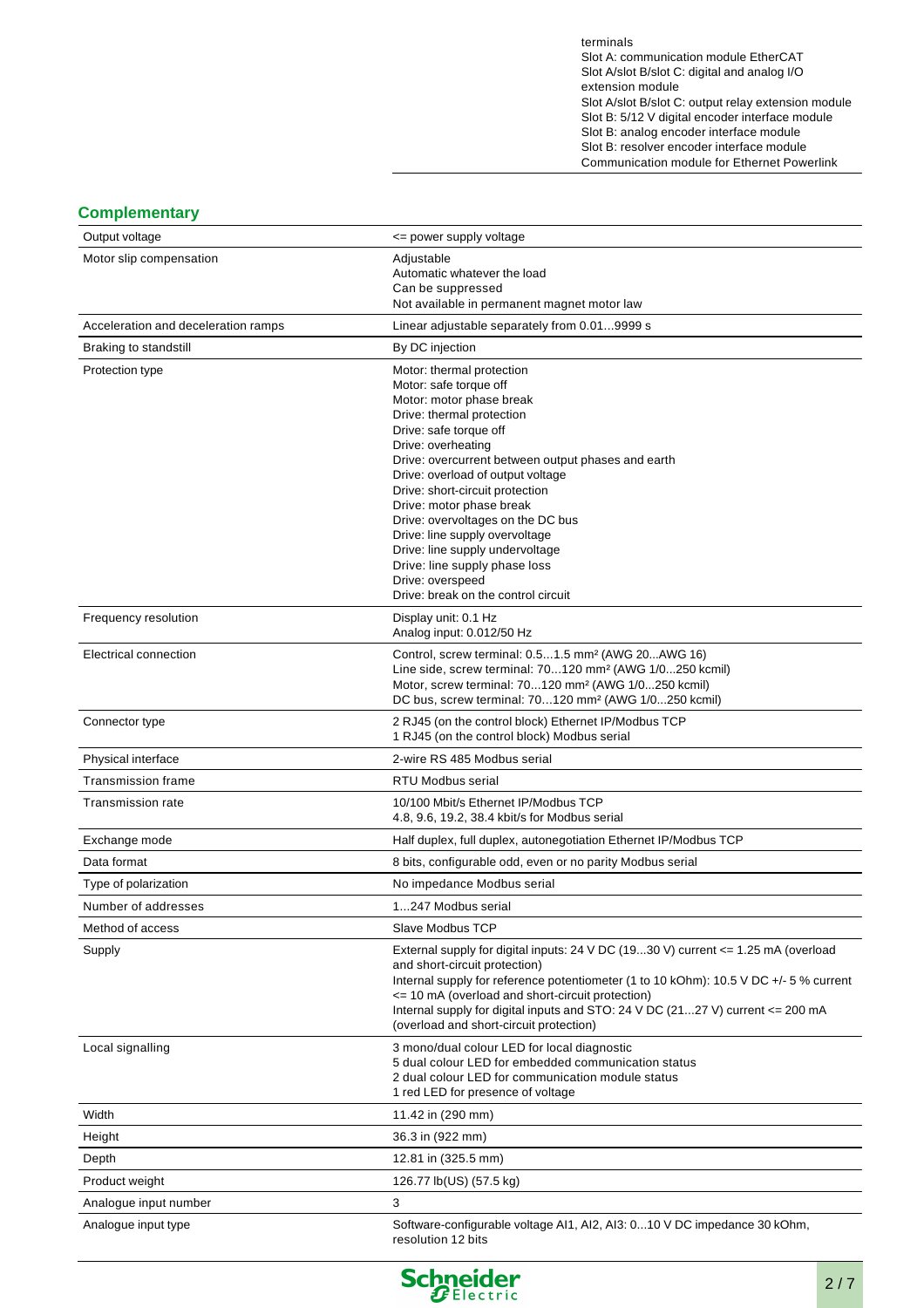|                           | Software-configurable current AI1, AI2, AI3: 020 mA/420 mA impedance 250 Ohm,<br>resolution 12 bits                                                                                                                                                                                                                                                                                                                                                                                                                                                                                                                                                                            |
|---------------------------|--------------------------------------------------------------------------------------------------------------------------------------------------------------------------------------------------------------------------------------------------------------------------------------------------------------------------------------------------------------------------------------------------------------------------------------------------------------------------------------------------------------------------------------------------------------------------------------------------------------------------------------------------------------------------------|
| Discrete input number     | 10                                                                                                                                                                                                                                                                                                                                                                                                                                                                                                                                                                                                                                                                             |
| Discrete input type       | Programmable DI1DI8: 24 V DC (<= 30 V) impedance 3.5 kOhm<br>Programmable as pulse input DI7, DI8 030 kHz: 24 V DC (<= 30 V)<br>Safe torque off STOA, STOB: 24 V DC (<= 30 V) impedance > 2.2 kOhm                                                                                                                                                                                                                                                                                                                                                                                                                                                                             |
| Input compatibility       | Discrete input STOA, STOB: level 1 PLC conforming to EN/IEC 61131-2<br>Discrete input DI1DI8: level 1 PLC conforming to EN/IEC 61131-2<br>Pulse input DI7, DI8: level 1 PLC conforming to IEC 65A-68                                                                                                                                                                                                                                                                                                                                                                                                                                                                           |
| Discrete input logic      | DI1DI8, DI1DI8 positive logic (source) : < 5 V (state 0) > 11 V (state 1)<br>DI1DI8, DI1DI8 negative logic (sink) : $> 16$ V (state 0) < 10 V (state 1)<br>DI7, DI8, DI7, DI8 positive logic (source) : < $0.6$ V (state 0) > $2.5$ V (state 1)<br>STOA, STOB, STOA, STOB positive logic (source) : < 5 V (state 0) > 11 V (state 1)                                                                                                                                                                                                                                                                                                                                           |
| Analogue output number    | 2                                                                                                                                                                                                                                                                                                                                                                                                                                                                                                                                                                                                                                                                              |
| Analogue output type      | Software-configurable voltage AQ1, AQ2, AQ1, AQ2: 010 V DC impedance 470<br>Ohm, resolution 10 bits<br>Software-configurable current AQ1, AQ2, AQ1, AQ2 : 020 mA impedance 500 Ohm,<br>resolution 10 bits                                                                                                                                                                                                                                                                                                                                                                                                                                                                      |
| Discrete output number    | 2                                                                                                                                                                                                                                                                                                                                                                                                                                                                                                                                                                                                                                                                              |
| Discrete output type      | Logic output DQ+: 01 kHz (<= 30 V) DC, 100 mA<br>Programmable as pulse output DQ+: 030 kHz (<= 30 V) DC, 20 mA<br>Logic output DQ-: 01 kHz (<= 30 V) DC, 100 mA                                                                                                                                                                                                                                                                                                                                                                                                                                                                                                                |
| Sampling duration         | Discrete input DI1DI8: 2 ms (+/- 0.5 ms)<br>Pulse input DI7, DI8: 5 ms (+/- 1 ms)<br>Analog input AI1, AI2, AI3: 1 ms (+/- 1 ms)<br>Analog output AQ1, AQ2: 5 ms (+/- 1 ms)                                                                                                                                                                                                                                                                                                                                                                                                                                                                                                    |
| Accuracy                  | Analog input AI1, AI2, AI3: +/- 0.6 % for a temperature variation 60 °C<br>Analog output AQ1, AQ2: +/- 1 % for a temperature variation 60 °C                                                                                                                                                                                                                                                                                                                                                                                                                                                                                                                                   |
| Linearity error           | Analog input AI1, AI2, AI3: +/- 0.15 % of maximum value<br>Analog output AQ1, AQ2: +/- 0.2 %                                                                                                                                                                                                                                                                                                                                                                                                                                                                                                                                                                                   |
| Maximum switching current | Relay output R1 on inductive load (cos phi = $0.4$ and L/R = $7$ ms) : $2$ A at 250 V AC<br>Relay output R1 on inductive load (cos phi = $0.4$ and L/R = $7$ ms) : $2$ A at 30 V DC<br>Relay output R2, R3 on inductive load (cos phi = $0.4$ and $L/R = 7$ ms): 2 A at 250 V<br>AC<br>Relay output R2, R3 on inductive load (cos phi = $0.4$ and L/R = 7 ms) : 2 A at 30 V DC<br>Relay output R1 on resistive load (cos phi = 1) : 3 A at 250 V AC<br>Relay output R1 on resistive load (cos phi = $1$ ) : 3 A at 30 V DC<br>Relay output R2, R3 on resistive load (cos phi = 1) : 5 A at 250 V AC<br>Relay output R2, R3 on resistive load (cos phi = $1$ ) : 5 A at 30 V DC |
| Relay output number       | 3                                                                                                                                                                                                                                                                                                                                                                                                                                                                                                                                                                                                                                                                              |
| Relay output type         | Configurable relay logic R1: fault relay NO/NC electrical durability 100000 cycles<br>Configurable relay logic R2: sequence relay NO electrical durability 1000000 cycles<br>Configurable relay logic R3: sequence relay NO electrical durability 1000000 cycles                                                                                                                                                                                                                                                                                                                                                                                                               |
| Refresh time              | Relay output R1, R2, R3: 5 ms (+/- 0.5 ms)                                                                                                                                                                                                                                                                                                                                                                                                                                                                                                                                                                                                                                     |
| Minimum switching current | Relay output R1, R2, R3: 5 mA at 24 V DC                                                                                                                                                                                                                                                                                                                                                                                                                                                                                                                                                                                                                                       |
| Isolation                 | Between power and control terminals                                                                                                                                                                                                                                                                                                                                                                                                                                                                                                                                                                                                                                            |
| Specific application      | Process                                                                                                                                                                                                                                                                                                                                                                                                                                                                                                                                                                                                                                                                        |
| IP degree of protection   | IP21                                                                                                                                                                                                                                                                                                                                                                                                                                                                                                                                                                                                                                                                           |

#### **Environment**

| insulation resistance         | > 1 mOhm at 500 V DC for 1 minute to earth                                                                                                                                                                                                                                                                                                           |
|-------------------------------|------------------------------------------------------------------------------------------------------------------------------------------------------------------------------------------------------------------------------------------------------------------------------------------------------------------------------------------------------|
| noise level                   | 68.3 dB conforming to 86/188/EEC                                                                                                                                                                                                                                                                                                                     |
| power dissipation in W        | 131 W (natural convection) at 380 V switching frequency 2.5 kHz<br>917 W (forced convection) at 380 V switching frequency 2.5 kHz                                                                                                                                                                                                                    |
| vibration resistance          | 1 gn ( $f = 13200$ Hz) conforming to IEC 60068-2-6<br>1.5 mm peak to peak ( $f = 213$ Hz) conforming to IEC 60068-2-6                                                                                                                                                                                                                                |
| shock resistance              | 15 gn during 11 ms conforming to IEC 60068-2-27                                                                                                                                                                                                                                                                                                      |
| volume of cooling air         | 77932.15 Gal/hr(US) (295 m3/h)                                                                                                                                                                                                                                                                                                                       |
| operating position            | Vertical +/- 10 degree                                                                                                                                                                                                                                                                                                                               |
| THDI                          | $\epsilon$ = 48 % from 80100 % of load conforming to IEC 61000-3-12                                                                                                                                                                                                                                                                                  |
| electromagnetic compatibility | 1.2/50 µs - 8/20 µs surge immunity test level 3 conforming to IEC 61000-4-5<br>Electrical fast transient/burst immunity test level 4 conforming to IEC 61000-4-4<br>Electrostatic discharge immunity test level 3 conforming to IEC 61000-4-2<br>Radiated radio-frequency electromagnetic field immunity test level 3 conforming to<br>IEC 61000-4-3 |

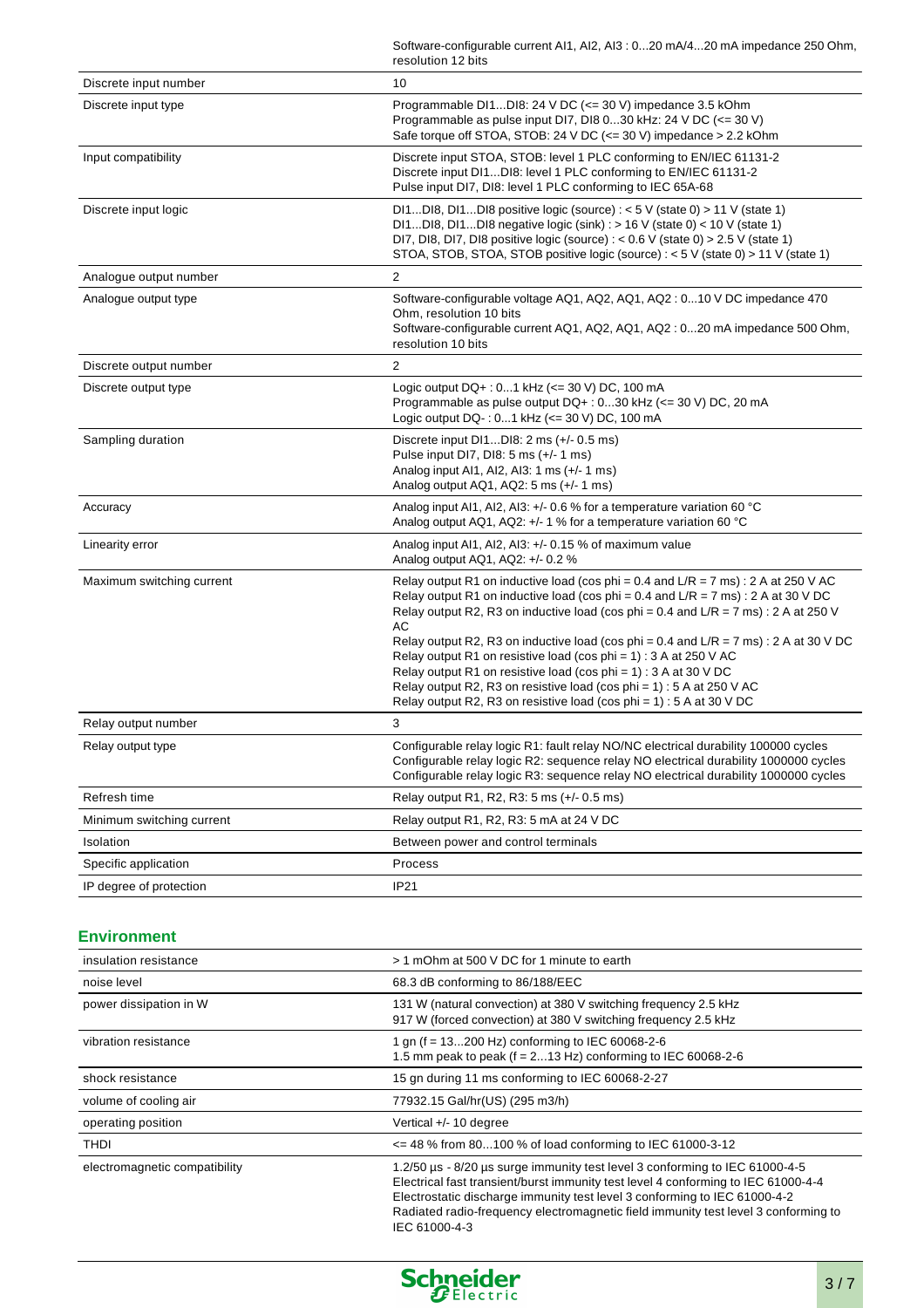|                                       | Conducted radio-frequency immunity test level 3 conforming to IEC 61000-4-6                                                                                                                                   |
|---------------------------------------|---------------------------------------------------------------------------------------------------------------------------------------------------------------------------------------------------------------|
| pollution degree                      | 2 EN/IEC 61800-5-1                                                                                                                                                                                            |
| environmental characteristic          | Chemical pollution resistance class 3C3 conforming to EN/IEC 60721-3-3<br>Dust pollution resistance class 3S3 conforming to EN/IEC 60721-3-3                                                                  |
| relative humidity                     | 595 % without condensation conforming to IEC 60068-2-3                                                                                                                                                        |
| ambient air temperature for operation | 122140 °F (5060 °C) with derating factor<br>5122 °F (-1550 °C) without derating                                                                                                                               |
| ambient air temperature for storage   | $-40158$ °F ( $-4070$ °C)                                                                                                                                                                                     |
| operating altitude                    | $\epsilon$ = 3280.84 ft (1000 m) without derating<br>10004800 m with current derating 1 % per 100 m                                                                                                           |
| standards                             | EN/IEC 61800-3<br><b>UL 508C</b><br>EN/IEC 61800-5-1<br>IEC 61000-3-12<br>IEC 60721-3<br>IEC 61508<br>IEC 13849-1<br>EN/IEC 61800-3 (environment 1 category C2)<br>EN/IEC 61800-3 (environment 2 category C3) |
| product certifications                | <b>CSA</b><br>TÜV<br>UL<br><b>REACH</b>                                                                                                                                                                       |
| marking                               | <b>CE</b>                                                                                                                                                                                                     |

## **Offer Sustainability**

| Green Premium product                                                                                                 | Green Premium product                                                                                                                                                                    |
|-----------------------------------------------------------------------------------------------------------------------|------------------------------------------------------------------------------------------------------------------------------------------------------------------------------------------|
| of conformity                                                                                                         | Compliant - since 1526 - Schneider Electric declaration Compliant - since 1526 - Schneider Electric declaration of conformity                                                            |
| Reference not containing SVHC above the threshold                                                                     | Reference not containing SVHC above the threshold                                                                                                                                        |
| Available                                                                                                             | Available                                                                                                                                                                                |
| Available                                                                                                             | Available                                                                                                                                                                                |
| WARNING: This product can expose you to chemicals<br>including:                                                       | WARNING: This product can expose you to chemicals including:                                                                                                                             |
| of California to cause cancer and birth defects or other<br>reproductive harm.                                        | Lead and lead compounds, which is known to the State Lead and lead compounds, which is known to the State of California to cause cancer<br>and birth defects or other reproductive harm. |
| Bisphenol A (BPA), which is known to the State of<br>California to cause birth defects or other reproductive<br>harm. | Bisphenol A (BPA), which is known to the State of California to cause birth defects or<br>other reproductive harm.                                                                       |
| For more information go to www.p65warnings.ca.gov                                                                     | For more information go to www.p65warnings.ca.gov                                                                                                                                        |

## **Dimensions**

**IP21 / UL Type 1 Drives - Front and Left Side View**

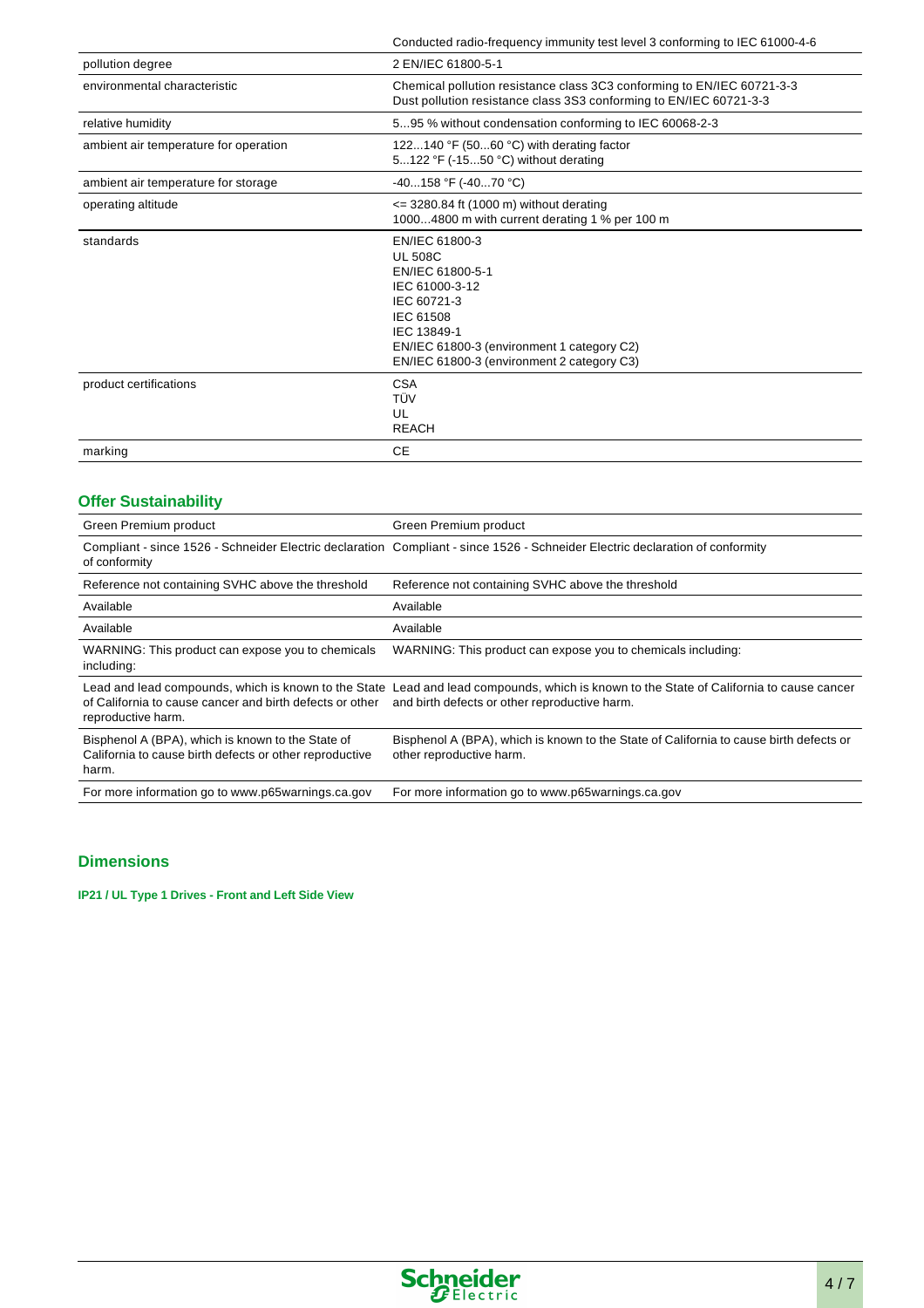

**Drives without IP21 Top Cover - Rear View**

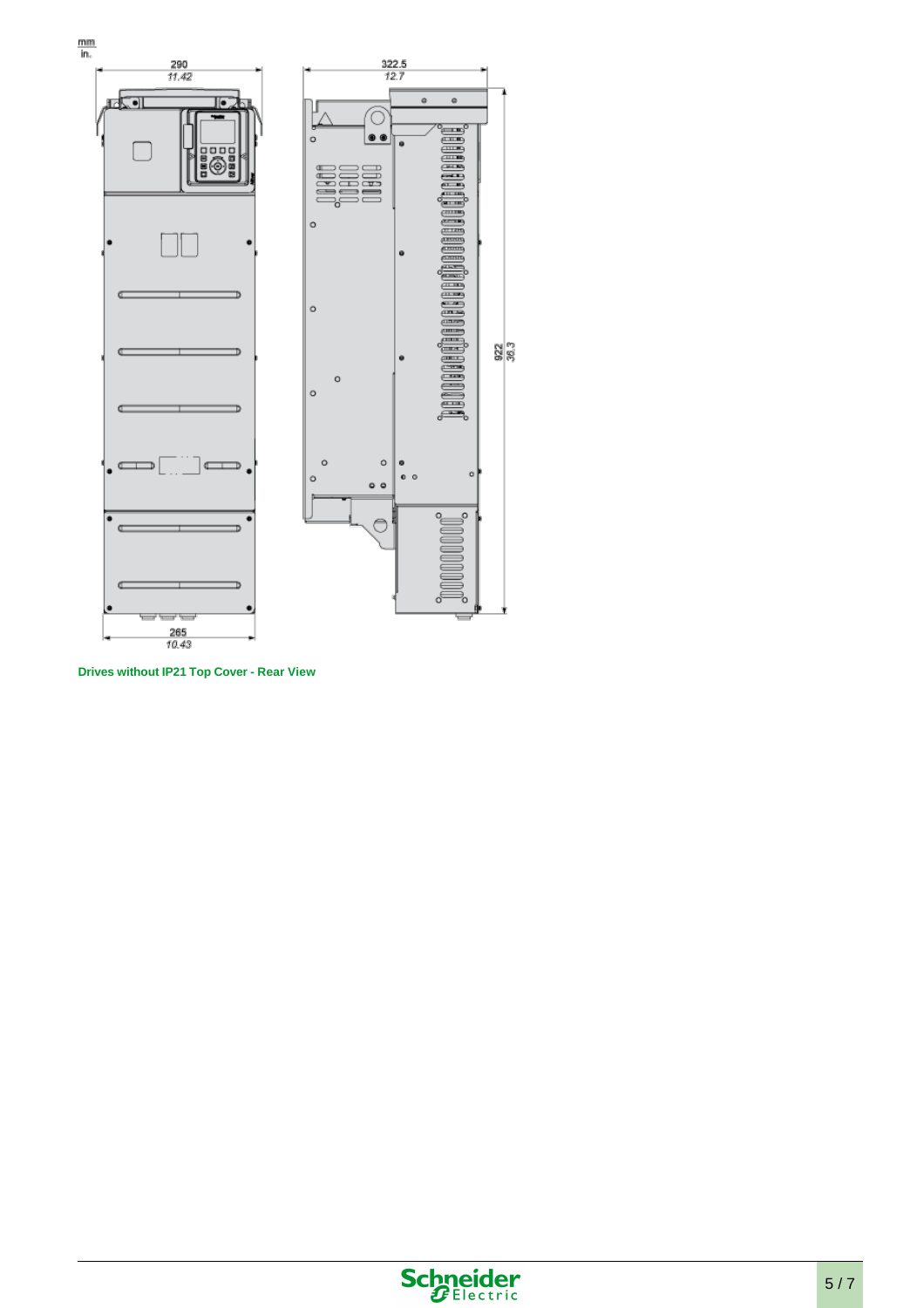

#### **Clearances**



- Mount the device in a vertical position  $(\pm 10^{\circ})$ . This is required for cooling the device.
- Do not mount the device close to heat sources.
- Leave sufficient free space so that the air required for cooling purposes can circulate from the bottom to the top of the drive.

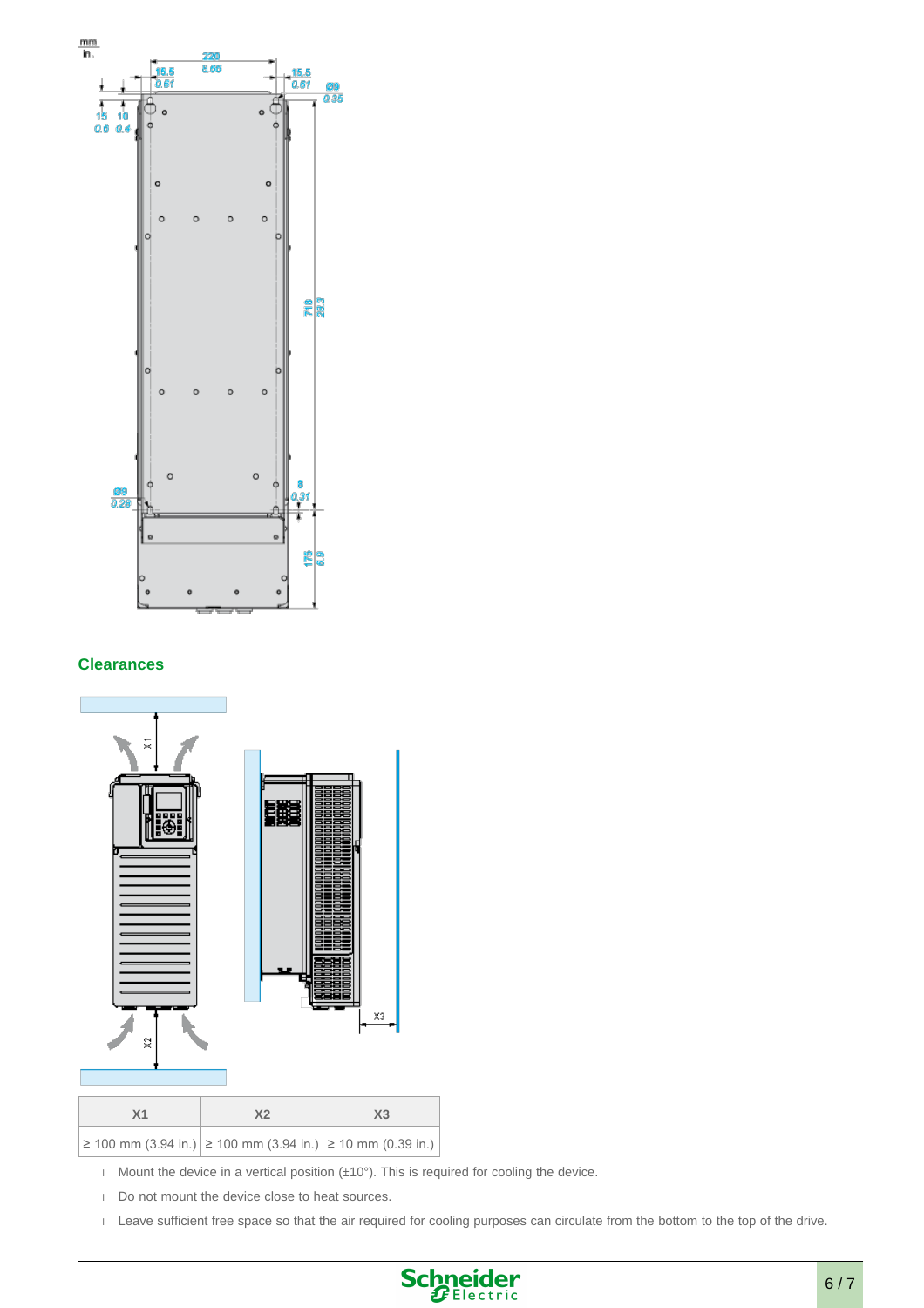## **Mounting Types**

**Mounting Type A: Individual IP21**



**a ≥**  110 mm (4.33 in.) **=**

#### **Mounting Type B: Side by Side IP20 (Possible, 2 Drives Only)**



#### **Mounting Type C: Individual IP20**